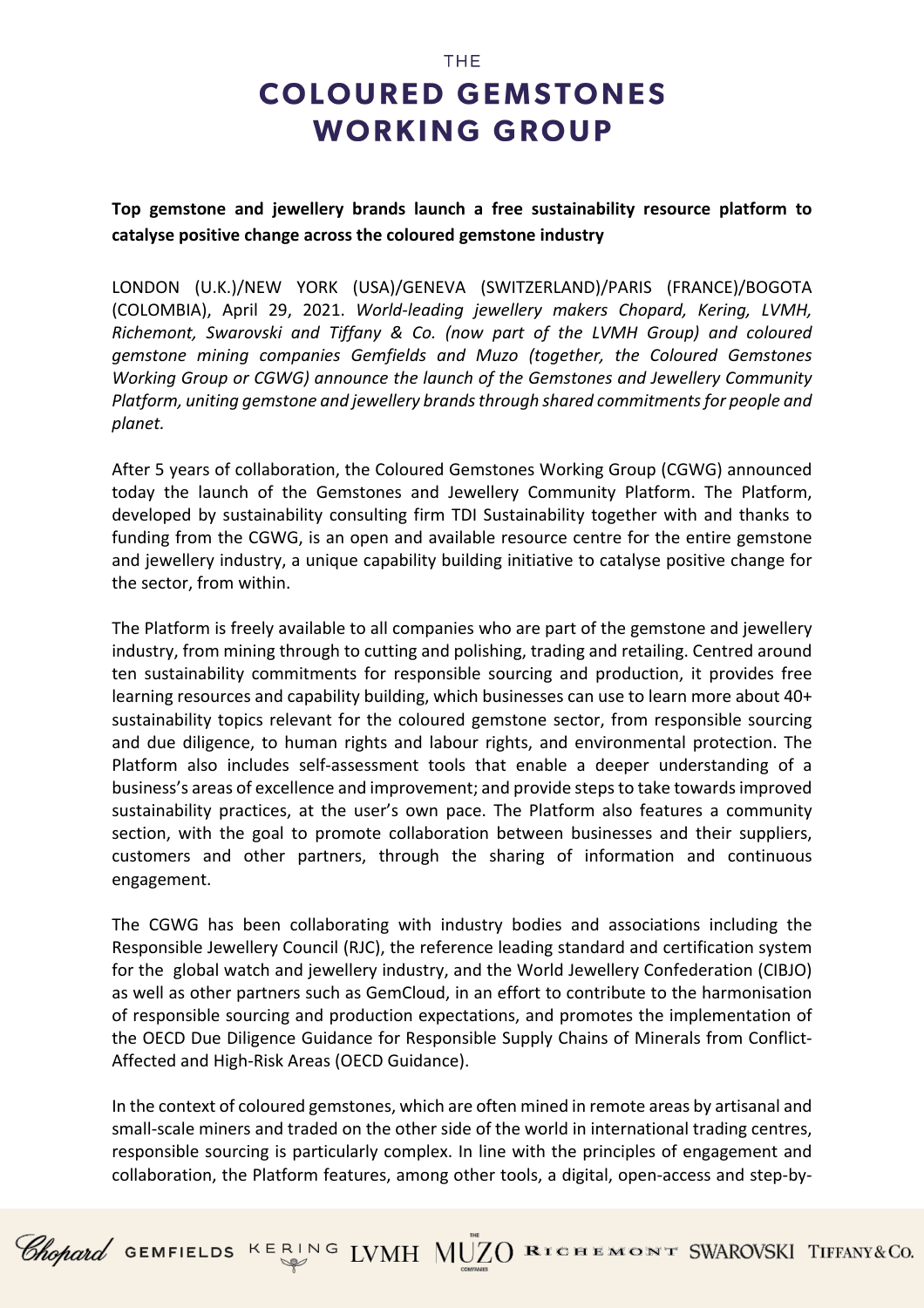## **THE COLOURED GEMSTONES WORKING GROUP**

step due diligence tool, which all businesses can use to do their own part towards building a transparent and traceable supply chain.

The announcement comes on the occasion of the 14th Forum on Responsible Mineral Supply Chains organised by the Organisation for Economic Co-operation and Development (OECD), bringing together representatives from government, business and civil society to share best practices and learnings on responsible sourcing and due diligence. The OECD has been at the forefront of the due diligence movement for the past decade. In particular, the OECD Guidance represents today the best practice framework for businesses to identify, assess and manage potential risks associated with the extraction, trade and handling of minerals.

Dr. Assheton Stewart Carter, CEO of TDI Sustainability, the advisory firm that provides technical support to the CGWG, says, "*Our objective is to democratise sustainability, so it is accessible to even the smallest businesses and the individual crafts person. By providing access to knowledge, we can take a step towards transforming the lives and livelihoods of people working across the coloured gemstone supply chain*."

"*We started our Journey to Sustainable Luxury in 2013 with the hope of introducing new practices in the procurement of raw materials used in our industry. Thanks to this initiative, Chopard has succeeded in sourcing responsibly mined coloured stones for various creations. However, there is still a long way to go to improve sustainable practices in the field of coloured stones. The work undertaken through the Gemstones and Jewellery Community Platform is making progress in this regard and we are delighted to be involving our Maison in these endeavours*."Caroline Scheufele, Chopard Co-President and Artistic Director

"*Since launching in 2009, Gemfields has championed responsibility across the coloured gemstone sector. In this pursuit, we focus on three values above all else: transparency, legitimacy and integrity. In practice, this means continuously addressing the impacts of our own mining activities, but also supporting the downstream industry's own sustainability journey. As a proud founding member of the CGWG since 2015 we have contributed our time, expertise and lessons learned, whether through the first ever ESG audits of the downstream industry or investing in physical traceability technology and blockchain platforms. The CGWG is a fantastic example of a valuable and collaborative industry partnership, and launching the GJCP is the culmination of a lot of hard work. Responsible sourcing is not a destination but a journey, and we hope that many feel inspired to utilise the GJCP to take their first steps*!" Jack Cunningham, Sustainability, Policy & Risk Director, Gemfields

*"Collaboration is key in moving forward traceability and transparency so it is wonderful to see how top luxury brands and mining gemstones companies join forces within the CGWG framework to tackle those challenges. For Kering, sustainability is inherent to Luxury and we feel like it is our responsibility, as a leader in our field, to drive positive change within the coloured gemstones supply chains. After the external launch of the Kering Standards for raw materials and manufacturing processes in 2018, this project is one more stone added to our path towards building knowledge and capacity on sustainable sourcing. We hope the concrete nature of the CGWC Community platform and the tools it offers will support the colored* 

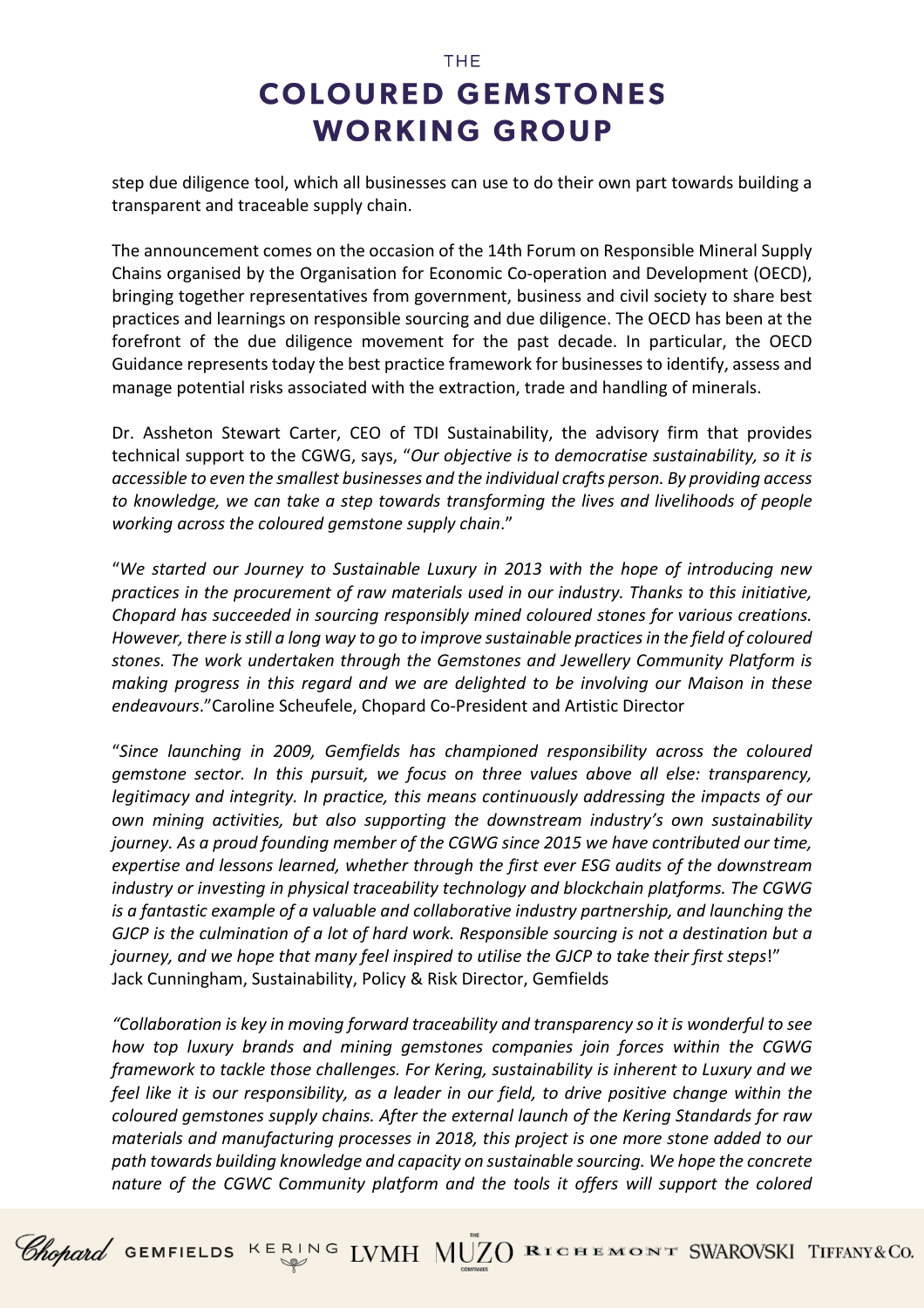# **COLOURED GEMSTONES WORKING GROUP**

**THE** 

*gemstones industry in its journey towards sustainability."* Geraldine Vallejo, Sustainability Programme Director, Kering

"*The beauty of a gem no longer depends simply on its colour, cut, clarity, and carat, but relies also on the stone's story and the conditions in which it was extracted and transformed. LVMH and its Maisons believe that offering jewellery mounted with responsibly-sourced gemstones is a duty that we share with all our stakeholders. Only through collaboration such as within the CGWG can we bring about true and long-lasting change in the sector and add a stone to the legacy of responsible mineral sourcing*." Hélène VALADE, Environmental Development Director, LVMH

"*The Muzo Companies has been a leader in sustainability and traceability efforts in the colored gemstone trade since our inception. Through our mine-to-market business model, we witness firsthand the ability for responsible and ethical sourcing practices to improve the lives of thousands in our operating areas while meeting the highest client and market standards. The CGWG has been a great opportunity for Muzo to partner with fellow members to advance positive change in the industry. With the launch of the GJCP, Muzo is pleased to be part of an initiative that opens the pathway of sustainable and responsible sourcing for the wider industry*." Charles C. Burgess, President & CEO, The Muzo Companies Colombia

"*As we believe in the power of industry collaboration to tackle responsible supply chain challenges, Richemont, Cartier, Van Cleef & Arpels and other actors of the industry co-founded the Coloured Gemstones Working Group (CGWG) to tackle the challenges of this complex industry and develop the first coloured gemstones supply chain responsible practices tool set. With rubies, sapphires and emeralds being incorporated in the RJC Code of Practices in 2019, the tools, research and platform developed by the CGWG will be key for the Group and its suppliers to progress on our due diligence efforts towards improved traceability and transparency in our supply chains. The launch of the Gemstones and Jewellery Community Platform is a milestone in the industry's responsible journey and we encourage all our suppliers and actors of the value chain to join the community and leverage its tools*." Matthew Kilgarriff, Director Corporate Social Responsibility, Richemont International SA

"*In order to meet today's global challenges, there is a need for partnerships between individuals, companies and organizations to collectively find solutions to the most compelling sustainability issues. We are committed to systemic change in the jewelry industry and more widely. Being part of the Coloured Gemstones Working Group supports our endeavours to promote best practices in the colored gemstones supply chain*." Matthias Krismer, Procurement Manager, Swarovski

"*At Tiffany & Co., we have long been committed to sourcing in a socially and environmentallyresponsible manner. We also recognize that collaboration can drive transparency and positive change within the jewelry sector. Tiffany & Co. is proud to be a founding member of the Coloured Gemstone Working Group and to launch the Gemstones and Jewellery Community Platform, which makes available resources for the entire gemstones and jewelry industry, an advancement towards a more transparent and responsible colored gemstone supply chain*."